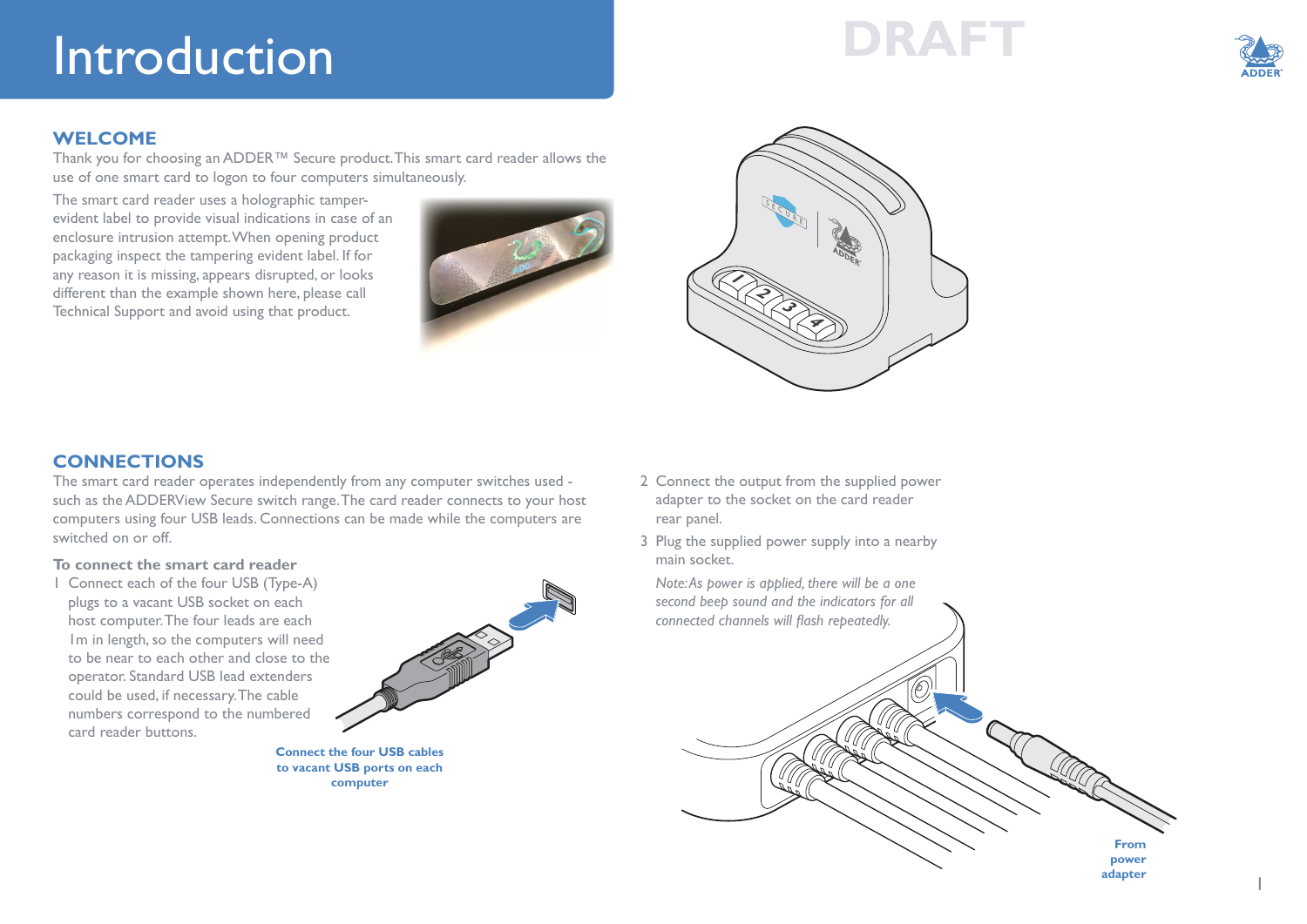the ON position:

<span id="page-1-0"></span>The configuration of the smart card reader is determined by the miniature switch block which is located on the underside of the reader unit (in the top right corner when viewed with the rear panel cable pointing downwards). The switch block has eight separate switches and the operation mode is determined by which switches are set to

| #              | <b>Mode</b>                                                                                           | <b>Description</b>                                                                                                                                                                                                                                                                                                                                                                                                                                                                                      | <b>Switch settings</b> |
|----------------|-------------------------------------------------------------------------------------------------------|---------------------------------------------------------------------------------------------------------------------------------------------------------------------------------------------------------------------------------------------------------------------------------------------------------------------------------------------------------------------------------------------------------------------------------------------------------------------------------------------------------|------------------------|
|                | Manually associate<br>and retain individual<br>channels                                               | In this mode, press the number button on the smart card reader<br>for the computer you wish to associate your card with. The card<br>will remain associated with the computer even when another<br>computer channel is chosen.                                                                                                                                                                                                                                                                          |                        |
| $\overline{2}$ | Auto associate<br>channels by activity<br>detection                                                   | In this mode, the smart card reader will automatically associate<br>itself with the computer that requires smart card access, based<br>on its activity detection algorithm.                                                                                                                                                                                                                                                                                                                             |                        |
| 3.             | Auto associate<br>channels by power-<br>detection                                                     | In this mode, the smart card reader will automatically associate<br>itself with the computer that requires smart card access, based<br>on its power detection algorithm.                                                                                                                                                                                                                                                                                                                                |                        |
| 4              | Device Manager mode                                                                                   | DM mode determines whether the smart card reader should<br>remain mapped to a computer's device manager if the card is<br>removed. This option is only applicable when used in conjunction<br>with other modes, eg this mode plus Auto association by activity<br>detection (ie modes $4 + 2$ ).<br>When DM mode is not used, the reader will be disconnected<br>from a computer's device manager whenever the smart card<br>is removed. This may cause compatibility issues with some<br>applications. |                        |
| 5              | Auto associate by<br>activity and power<br>detection                                                  | In this mode, the smart card reader will automatically associate<br>itself with the computer that requires smart card access, based<br>on either its activity or power detection algorithms.                                                                                                                                                                                                                                                                                                            |                        |
| 6              | Auto associate by<br>activity and power<br>detection plus Device<br>Manager mode<br>(default setting) | In this mode, the smart card reader will automatically associate<br>itself to the computer which requires smart card access based on<br>either activity or power detection (depending on the smart card<br>type). Upon smart card removal the DM mode will cause the<br>reader to remain mapped to the computer's device manager, just<br>as a standard smart card reader would.                                                                                                                        |                        |
| 7              | Manually associate<br>with one channel<br>at a time                                                   | In this mode, press the number button on the smart card reader<br>for the computer you wish to associate your card with. When<br>another button is pressed, your card will be de-associated from<br>the initial computer and connected with the new computer.                                                                                                                                                                                                                                           |                        |
| 8              | Manually associate and<br>retain all channels                                                         | In this mode, press button I when you are ready for your card<br>to be used. The reader will then associate your card with all<br>connected computers.                                                                                                                                                                                                                                                                                                                                                  |                        |

## **CONFIGURATION DRAFT**

#### **To configure the smart card reader**

1 With the smart card reader powered on or off, locate the switch block on the underside of the unit.



- 2 Gently remove the switch block cover.
- 3 Change the on/off status of the switches as shown left to match the required operation mode.
- 4 Replace the switch block cover.

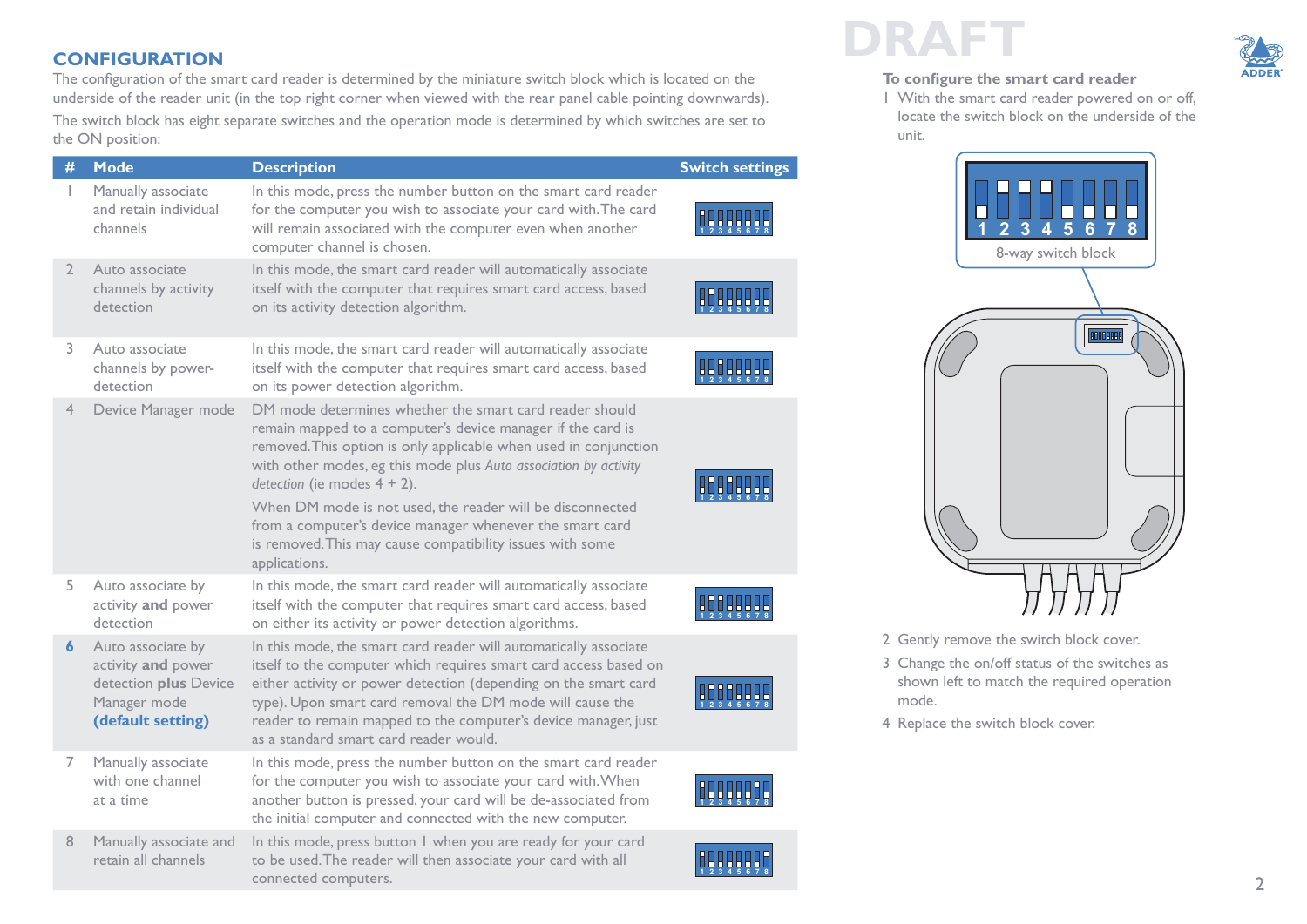### **USING THE SMART CARD READER**

The smart card reader complements the function of secure KVM switches but operates completely independently of the switches themselves. The smart card reader allows you to use a single smart card to authenticate your identity on all four connected computers simultaneously without the need for separate readers. *Note: The buttons on the smart card reader are used to associate your smart card with particular computers, not to change channels on a KVM switch.*

The precise manner in which the smart card reader operates is determined by the settings of the DIP switch, which is located on the underside of the unit (see [page 2\)](#page-1-0).

**To use the smart card reader**



Orientate your smart card so that its chip is facing towards you and the 'chip end' of the card is closest to the reader's slot.





- 3 The next step depends upon how your smart card reader is configured:
	- If your reader is set to its default operation mode (6), no further action will be required because your smart card will automatically be associated with one or more of the computers. This will be done either as soon as your card is inserted or when a computer requests a card, depending on which mode is selected (see [page](#page-1-0)  [2](#page-1-0) for details of all modes). The button indicator will change from flashing to 'on' once association with the connected computer has completed.
	- If your reader is operating in certain modes (1, 7 or 8), you will need to press one or more buttons on the front panel of the reader to associate your card with some or all of the connected computers. The pressed button indicator will flash for five seconds while your card is associated with that computer and will then remain on.

#### **To de-associate your smart card from a particular computer**

1 Press and hold the button for the computer that you wish to de-associate your card from. When the indicator for that channel extinguishes, release the button.

#### **If the smartcard is removed**

If the smartcard is removed from the card reader, the action will immediately deassociate it from all coupled computers. As a result, smartcard-aware applications will notice its absence and respond accordingly.

For example, a Windows PC that is configured to require smartcards for user logon may be set to lock the user's desktop once the smartcard is removed.

2 Gently insert your smart card into the reader's slot until it will go no further.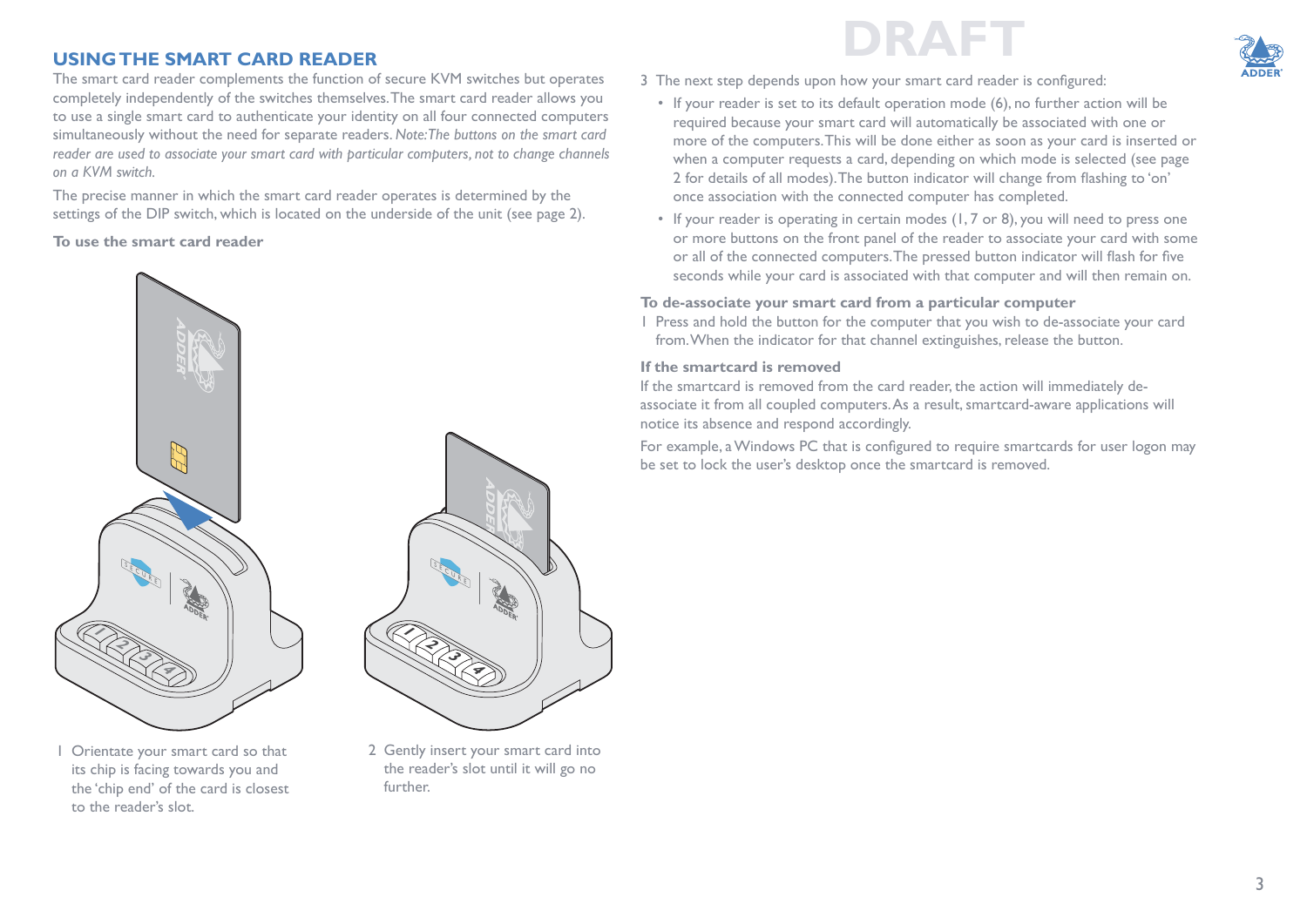## **DRAFT**





[www.adder.com](https://www.adder.com)



© 2020 Adder Technology Limited All trademarks are acknowledged. Part No. MAN-000011 • Release 1.0